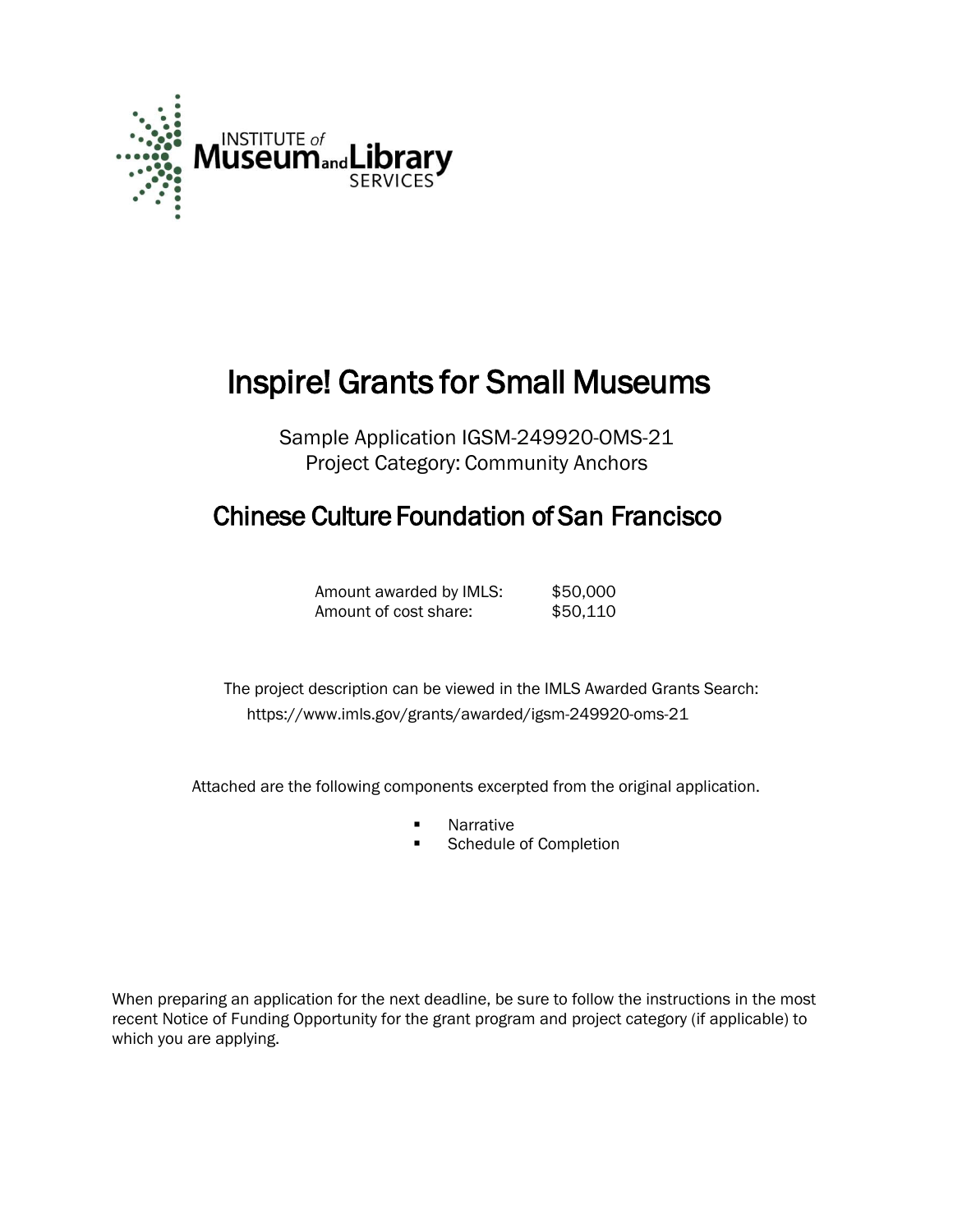#### **Project Justification**

The Chinese Culture Foundation of San Francisco (Chinese Culture Center, CCC) respectfully requests \$50,000 to support **XianRui: Cathy Lu (2021),** a 7-month exhibition and a community co-designed Youth Engagement Program, exploring relevant topics that reflect on the state of Asian American identity and xenophobia facing the community.

This Community Anchor initiative aims to strengthen community connections and provide greater access to art for Chinatown youths and the community through timely programming that implement priorities identified in our 2020 - 2025 Strategic Plan (See "Strategic Plan Summary") that focuses on the commissioning of high quality, socially relevant work from underserved artists, incubating our artists over time and creating long-lead collaborative relationships with community partners to foster opportunities to co-design meaningful projects.

#### **Need**

Founded in 1965 and based in San Francisco's Chinatown, CCC was established to advance cultural equity, broaden perspectives and understanding of Chinese diasporic cultures, and carve out a creative space for Chinatown's artistic and cultural community in the wake of civil and immigrant rights movements. Over the past 55 years, CCC has served as the arts and cultural anchor for Chinatown and Asian Americans in the Bay Area, continuing this legacy of social justice. In the past decade, we work to shift predominant and limited cultural narratives around our communities by deeply investing in the work of underrepresented contemporary artists and increasing public access to art through culturally relevant programming. **XianRui (Founded in 2008)** became the nation's first initiative that features work by pioneering, emerging and mid-career contemporary artists of Chinese descent. At the same time, we also began to invest in providing access to communities through building opportunities throughout the Chinatown neighborhood for the presentation of art, from public festivals in public parks, to pop-up programs in vacant storefronts to address the ongoing environmental factors affecting our neighborhood.

Our community has voiced a need to shape new narratives within our marginalized community, particularly for the younger generation. Chinatown is deeply under-resourced, home to 20,000 of the City's poorest residents from diverse ethnic backgrounds including domestic violence survivors, Single Resident Occupants (families are crammed in single rooms, sharing kitchen & toilets/bathrooms), new immigrants, seniors, and service providers. Arts to empower creative voices has been historically disproportionate- Asian Americans are a third of the population in San Francisco, yet receive only 6% of arts City funding.<sup>1</sup> CCC is a recognized voice for cultural advocacy and trusted community anchor, and participates and benchmark our work informed by collaboration and studies from larger coalitions, such as Asian Pacific Islander (API) Council, a 55-member coalition of nonprofit organizations serving Asian and Pacific Islander communities advocacy groups. (See Supporting Document 2 for Support Letter from API Council) Today, COVID-19 have also deeply impacted both the overall economic depression and xenophobic and racist attacks on Asian immigrants, particularly Asian Americans and Chinatown, creating a groundswell of need for creative expression for youth and the community.

#### *XianRui: Cathy Lu* **Exhibition and Youth Engagement Program is a timely expansion of our anchor program identified in our 2020-25 Strategic Plan, XianRui, putting together our decade-long track record in incubating artists and building strong communities in order to meet our neighborhood's urgent needs for reflecting on the state of Asian American identity and xenophobia facing the community.**

In our past projects, we learned that museums can play an active role in incubating artists and stewarding relationships to in order engage ethically, thoughtfully, and creatively in a way sustains communities. (See Supporting Document 5 for Past Project of Similar Nature). Our approach have accomplished great long term

<sup>&</sup>lt;sup>1</sup> San Francisco Supervisor Eric Mar Study on City Arts Funding, <http://www.culturalequitymatters.org/?p=187retrieved>, November 13, 2020.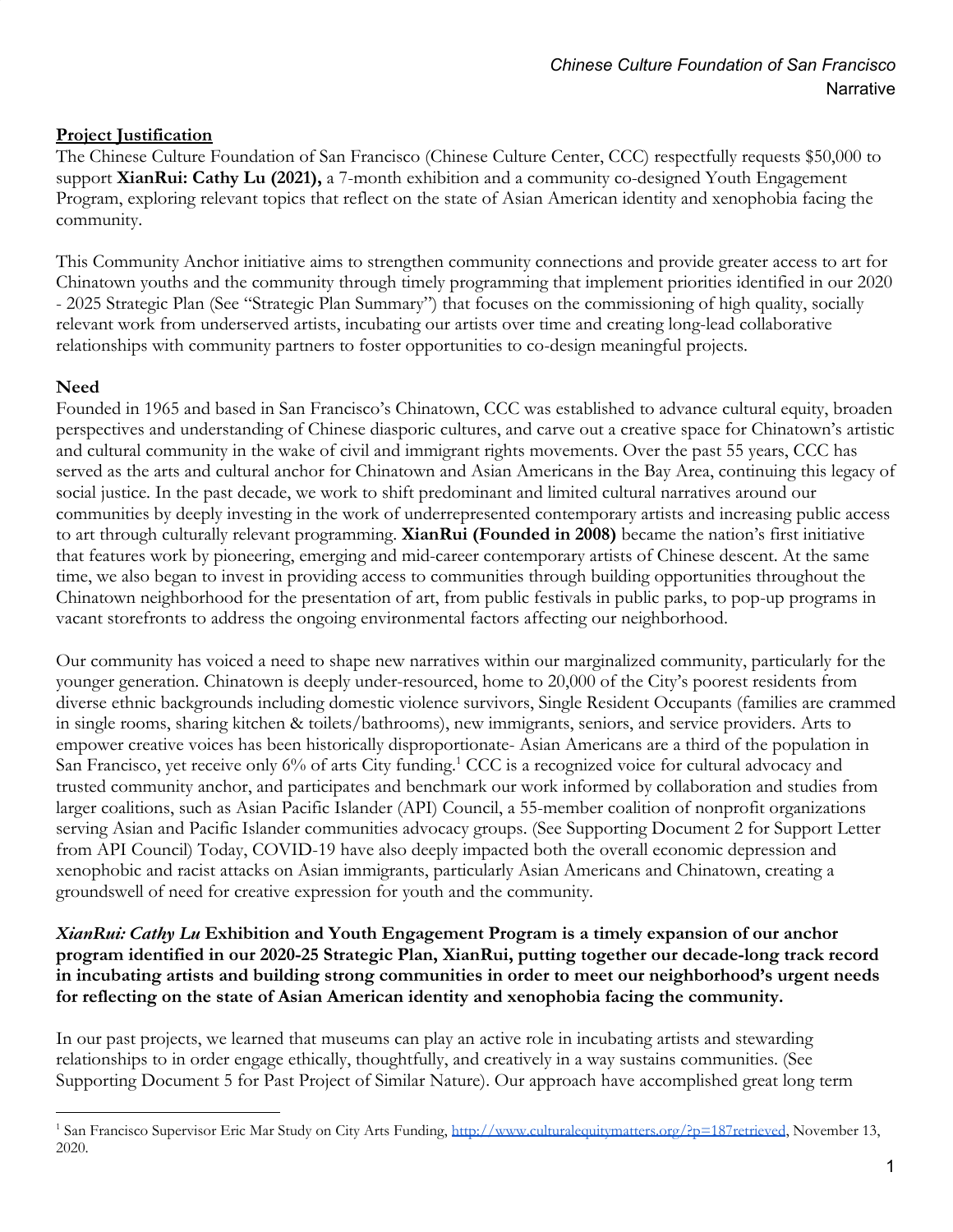success through previous collaborative projects such as, 2014 XianRui with Summer Mei-Ling Lee that propelled her artistic practice leading to a complex public art project in Chinatown, as well as our ongoing collaboration the Chinatown public housing nonprofit Chinatown Community Development Center (CCDC) to sustain a storefront studio space for community activation (See letters of Supporting Document 3 & 4 by Summer Lee and CCDC). By supporting the artist's vision and collaborating closely with the community, we can create bold art with community transformation.

Informed by best practices, we have selected and planned alongside an innovative lead artist, Cathy Lu, and community partner, Community Youth Center (CYC) to ensure project success. Cathy Lu is a noted local artist & educator whose work in ceramics, installation, and painting utilizes traditional Chinese art objects and symbols as a way to deconstruct Asian American identity, cultural authenticity, and the value placed on Asian lives and bodies, particularly women's. Lu herself also brings tremendous strengths to this process as a long time educator at community and collegiate levels and was selected because of her experience (See "Resume" for Artist CV attachment). This project also builds on foundation of community stakeholder that not only informs responsive programs that address the most relevant needs and issues of residents, but to help us learn how best to adapt and pivot to think about our work strategically over time and to ensure that artists continue to play a role in helping envision new possibilities for our futures together. This is why CCC has been fostering relationships with key youth program partner CYC and introduced them to Lu and her work well in advance of this project. Preliminary discussions with CYC have contributed to the design of "XianRui: Cathy Lu." (Please refer to Supporting Document 1 for Letter of Commitment in Attachment from CYC).

#### **Benefit**

The project will directly impact Chinatown Youths identified by our community partner, Community Youth Center (CYC), as co-creators, participants, and audiences of a culturally relevant contemporary art project. With intentional outreach to reach underserved populations through bilingual printed postcards and brochures, the 7-Month free admission exhibition will also benefit the Chinatown community through providing increased access to art, serving new immigrants, the working class, youth and seniors in poverty in one of the densest urban communities in the country. As CCC is trusted space for dialogue, it will also serve diverse families in the Bay Area and regional, national and international visitors. Moreover, "XianRui: Cathy Lu" will benefit our lead artist, staff, and community partner as a collaborative capacity building and knowledge sharing through project co-design, implementing key checkpoints for evaluation and feedback. (See Schedule of Completion for Evaluation Checkpoints)

### **Strategic Plan Goals**

"XianRui: Cathy Lu," will directly advance our organizational commitment for the next five years in continuing to 1) Deepen development of socially relevant, cross-sector contemporary art; 2) Develop long-lead, meaningful collaborations with community partners within Chinatown and other underserved communities in San Francisco in order to co-design collaborative projects; 3) Develop and collaborate with contemporary artists on increasingly complex community projects, which exchange with community and is steeped in context of social justice; and 4) Program artist workshops to align with current exhibition and artistic projects.

#### **IMLS Goals**

As a Community Anchor Project, "XianRui: Cathy Lu" and CCC's strategic plan foregrounds "the role of museums as essential partners in addressing the needs of their communities." The proposed project enhances our anchor programming, XianRui, to better serve the community through supporting underserved artists that empower community voices, while providing a way to strengthen community connections through well-supported partnerships.

"XianRui: Cathy Lu" also supports the larger IMLS goals to: 1) "Promote lifelong learning through cross-disciplinary and inquiry-based learning methods" by creating shared learning and co-design through engagement with community-based partners and artists; 2)"Strengthens the capacity of museums and libraries to improve the wellbeing of their communities" through sustained community engagement through creating a sharing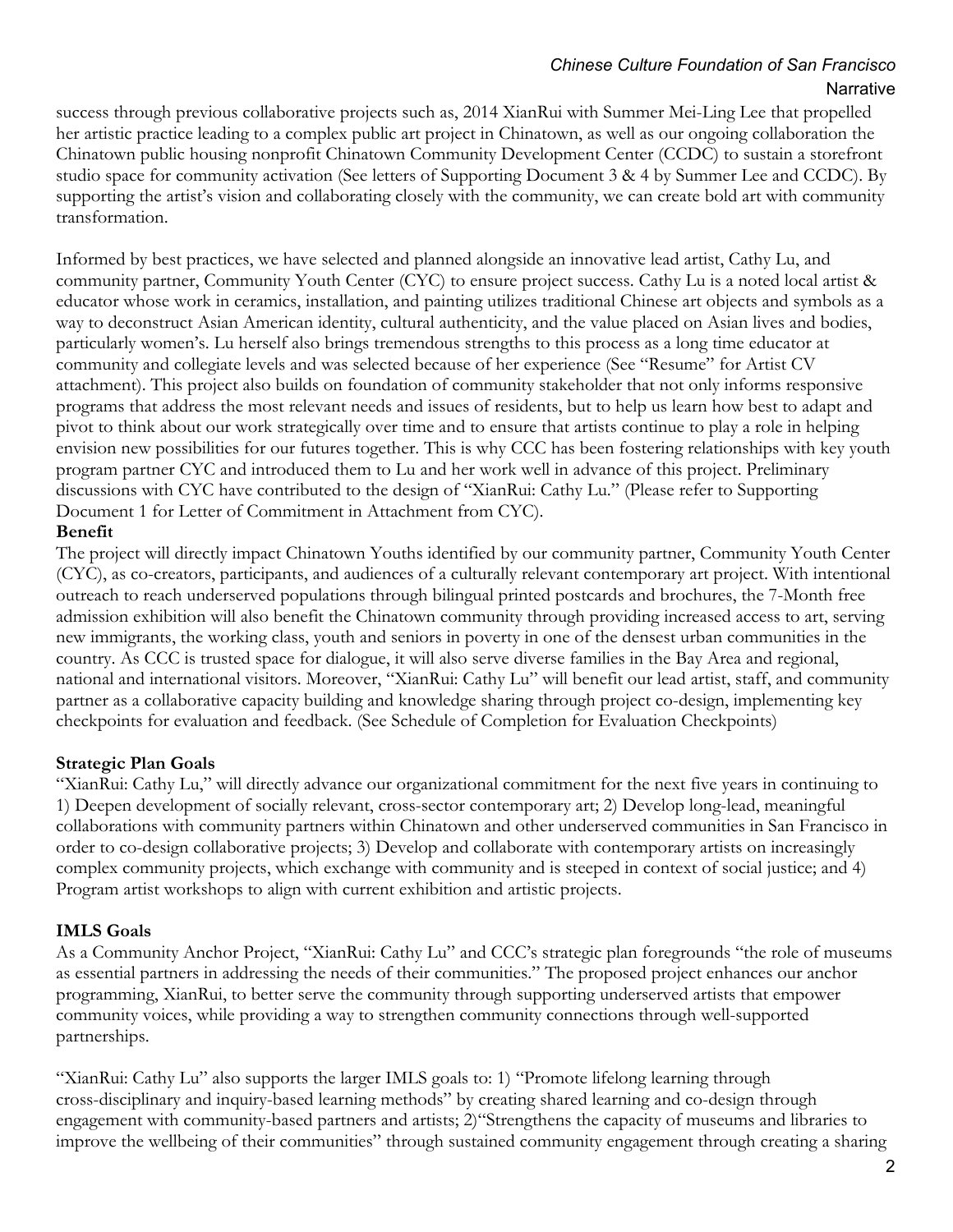and listening culture between artist and partners during Evaluation Checkpoints and Final Sharing; 3) "Increase public access through policies and partnership" through bringing a high level of cultural competence to our work and maintaining an accessible and inclusive approach from outreach to project execution.

#### **Project Work Plan**:

#### **Activities & Evaluation**

The project will include Lu's 7-month solo exhibition in our 3,000 sq/ft Visual Arts Center gallery, co-designed Youth Engagement Programing with CYC youth which will utilize ceramic workshops as a mechanism to explore themes identified in planning discussions with the partners, quarterly project evaluation, as well as a culminating online publication and final sharing panel, documenting and evaluating the process and product of the project.

#### **Summary of Project Sequence**

The Program envisions activities built upon Outreach, Exhibition, Co-designed Youth Engagement Program, Evaluation Checkpoints, and Final Archive & Sharing. (See "Schedule of Project Completion")

- 1. Pre-grant September 2020-August 2021: Outreach & Learning, Project Planning
- 2. September November 2021: Exhibition Design Period
- 3. November 2021 June 2022: Exhibition Installation Period
- 4. September January 2022 Youth Program Co-Design Period
- 5. February June 2022 Youth Programming Period
- 6. March June 2022 : Documentation & Interviews
- 7. Throughout and at end of project: Evaluation Checkpoints
- 8. July August 2022: Culmination & Archive
- 9. August 2022: Final Sharing

#### **Risk Mitigation on Community-Based Projects**

One of the risks in any artistic partnership is that there may be challenges in finding the right fit between artists and partners, in shepherding and holding community relationships, and in community members feeling like there was not a reciprocal exchange in a creative process. This is why CCC has been fostering relationships with CYC (and other community partners) to understand current challenges and barriers, and introducing them to Lu and her work well in advance of this project. CCC is a community anchor, with a high level of cultural fluency and knowledge of the neighborhood. Over the last decade, CCC has been more intentional to develop and sustain cross-sector relationships in order to better provide access to the arts. As a result, we have established best practices and learnings from artist-community relationships, which this project will build upon. We are confident that this combination of early consensus building, curatorial and artistic skills, and institutional stewardship of relationships before and after projects will set us up for success.

#### **Project Staff and Partners**

Hoi Leung, curator, and Jenny Leung, Executive Director, will be the CCC co-leads for "XianRui" to plan, implement and manage the project.

We will engage artist Cathy Lu and community partner, CYC, in order to co-design and implement youth engagement activities. Hoi will work closely with her artistic team (Program Associate and Exhibition & Gallery Manager) to carry out project evaluations with Lu, youth participants, and broader public audiences and Jenny will facilitate assessments with CYC through regular check-ins to ensure that the program remains adaptive and impactful. CCC has been working closely with CYC to set priorities for the program, envision its design, and set a base of trust and mutual understanding--whether for XianRui or future collaborative work. CYC will help identify a critical area for creative exploration and facilitate and co-design the process with Lu and CCC's artistic team.

#### **Resources Required**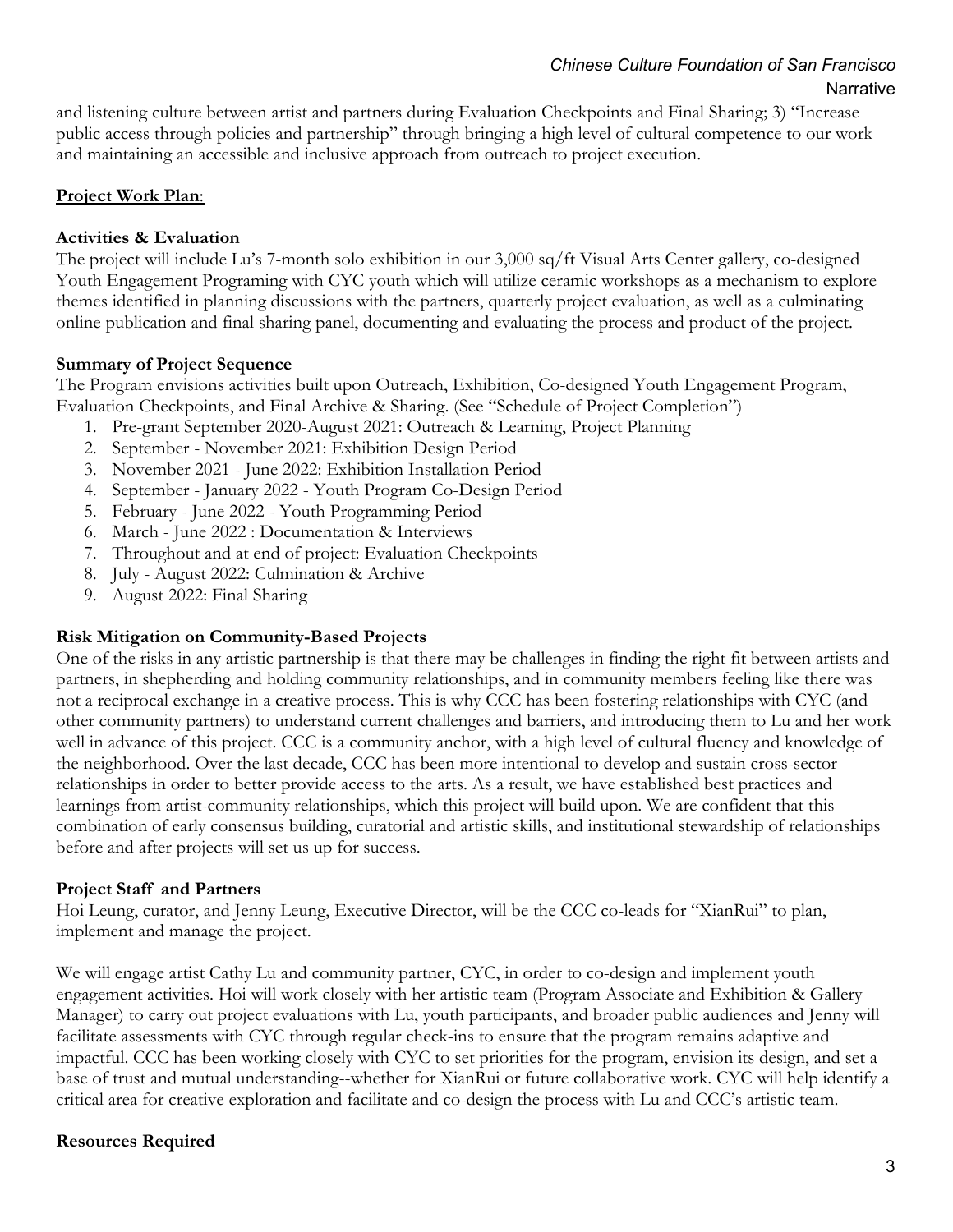Key resources will be needed to support CCC's Executive Director for project oversight, CCC curator to facilitate interactions between artist and community partners, Community Partner Community Center staff for youth programming co-design, CCC program staff for project implementation, and CCC communication staff for project marketing. We will allocate necessary resources in material and personnel towards exhibition and program production, staffing, outreach, communication and marketing, documentation, language accessibility, and online archive. (See "Project Budget" and "Budget Justification"). We also require resources to support the artist, exhibition materials, which will be supported by other support specifically Fleishhacker Foundation and the SF Arts Commission. As part of CCC's organizational model, we collaborate with artists through increasingly complex projects, growing from smaller to larger ones. In addition, our collaboration with CYC has deepened over time. As a result, we have the trusted working relationships that can steward this project forward. We feel confident that we will be able to carry out these activities with CCC leadership and partners involved.

#### **Project Tracking & Sharing**

CCC will document and track progress in XianRui and related programs through built-in Evaluation Checkpoints with CCC Staff, Partner, and artists, as well as through videography, photography, community surveys. The project will also be culminated, archived, and shared through an online publication as well as a final sharing panel to reflect on the project and steward project sustainability.

CCC has also made it a regular practice to create mini documentaries as part of each major program that incorporate project footage and interviews with artists and community members, allowing us to more broadly share information about our work to audiences, global supporters, funders, peer organizations, and public agencies. (See Supporting Document 5 for past documentation examples) As we have learned through our strategic planning process, using these tools to better communicate (and understand for ourselves) the impact of the projects and our overarching theory of change, is something that we will more clearly embed within this process.

## **Project Results:**

#### **Intended Result**

Through XianRui: Cathy Lu, CCC will accomplish the following in order to address community needs:

- 1) Address immediate community needs through sparking dialogue on relevant topics that reflect on the state of Asian American identity and xenophobia facing the community
- 2) Deeply invest in the work of a significant local, Chinese American artist at a key point in her career through a major solo exhibition and a thoroughly supported collaborative community project. A key part of our role as a cultural anchor is to create supportive systems that transform how we think about how we engage with artists so that they can help us build new cultural narratives about and with our community.
- 3) Increase the collaborating youth from CYC's sense of agency in addressing racism facing them and their community through creative tools. At a moment when Chinatown faces increased marginalization through xenophobia and racism, artistic work that highlights youth stories, engages their creative voice, gives them critical and inventive tools to re-examine their neighborhood, and creates supportive and facilitated spaces to work together has the potential to have tremendous impact. These approaches can increase a sense of well being, connection to the neighborhood and one another, and encouragement to contend with the world.
- 4) Deepen our connection and build capacity amongst community partners such as CYC by creating a trusting and resilient long term partnership where art can play a crucial role in maintaining a sense of connection and belonging.

#### **Data Collection and Report & Attitude Change**

CCC will measure impact towards its goals through quantitative & qualitative measurements. Data collected by: tracking attendance, surveys, interviews, informal feedback and Evaluation Checkpoints with social partners & project team. Preliminary performance indicators are multi-tiered between CCC Staff, artist, community partners,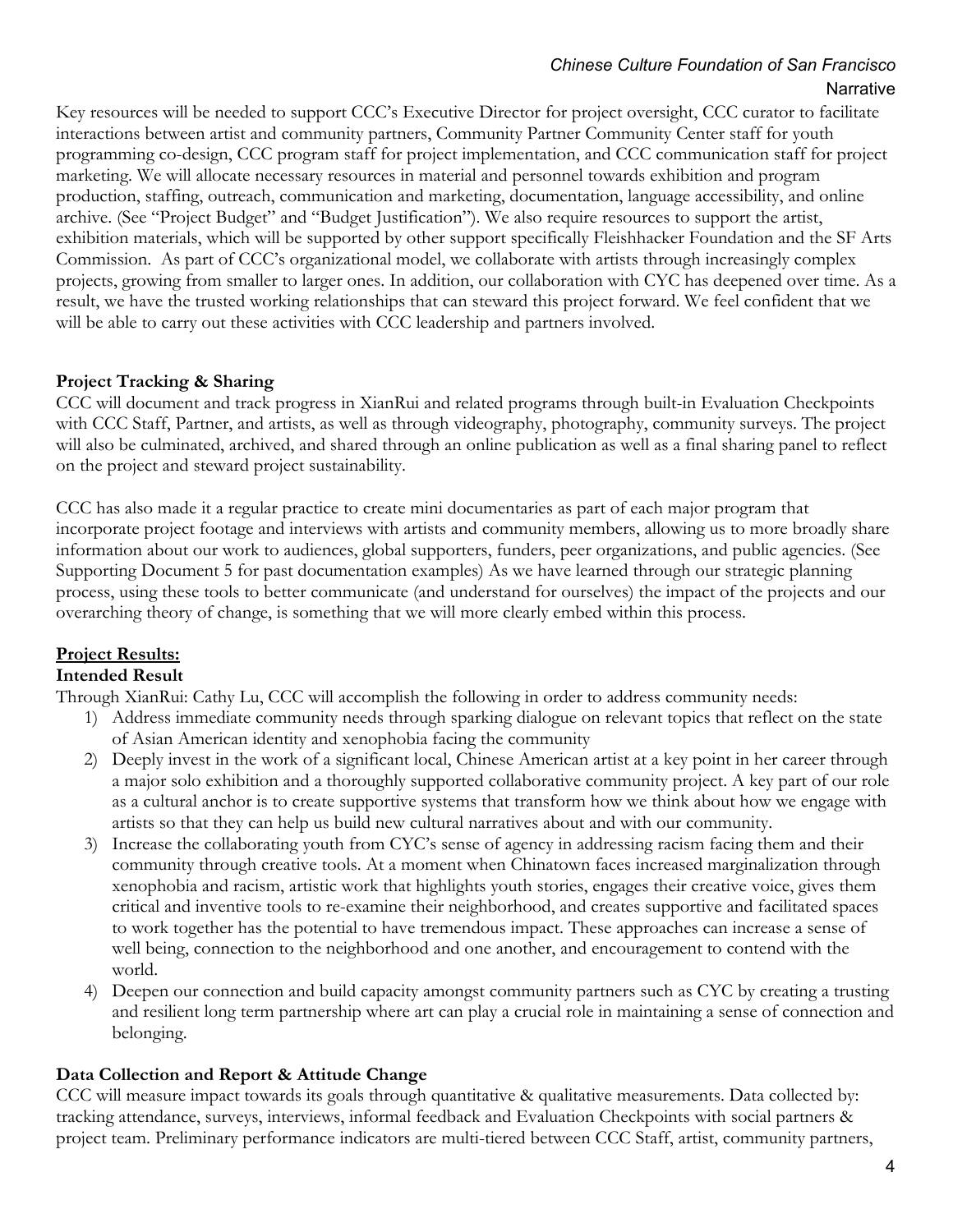and general audience. These metrics will be revisited and updated with Lu and CYC as we prepare to launch the project and will be evaluated midway and after through surveys and interviews with youth participants, Lu, and CYC:

|          | Data Collection                                                                                         | Change                                                                                                                                                                                                             |
|----------|---------------------------------------------------------------------------------------------------------|--------------------------------------------------------------------------------------------------------------------------------------------------------------------------------------------------------------------|
| Staff    | Informal Feedback<br><b>Evaluation Meetings</b><br>Deliverable completion                               | Build capacity to lead collaborative work between artist and community<br>Develop new insight and best practices<br>Deeper community connections                                                                   |
| Audience | Attendance #<br>Online engagement #<br>Survey<br>Informal Feedback                                      | Greater racial understanding & positive change in attitude toward diverse<br>communities<br>Positive change of attitude towards role of art & cultural assets in the community<br>Feel a deeper sense of belonging |
| Artist   | <b>Interviews</b><br>Informal Feedback<br><b>Evaluation Interviews</b>                                  | Developed skills in cross-sector relationships<br>Deeper community connections<br>Greater understanding of artist role in community participation                                                                  |
| Partner  | <b>Interviews</b><br>Informal Feedback<br><b>Evaluation Interviews</b><br>Surveys to staff and<br>youth | Increased capacity & partnership in artistic projects<br>Deeper investment & more equitable resources for the community                                                                                            |

#### **Tangible Product**

XianRui: Cathy Lu will result in:

- 1) One 7-month long powerful and socially relevant exhibition of ceramic and installation works
- 2) A new co-designed youth engagement program to complement exhibition
- 3) Printed bilingual marketing materials outreached to Chinatown
- 4) An online archive of text, video, photographic documentation that will be collected and shared with our audiences and partners
- 5) Reports art Evaluation Checkpoint conducted between project team and partner.
- 6) A Final sharing between project team, artist, and community partners

#### **Sustaining Benefit**

Sustaining the benefits of the project will involve continued mentorship, conversation, programming, and assessment. Based on the success of past XianRui projects, the exhibition and public facing elements of the project will be paired with CCC's advocacy of Lu's work behind the scenes, introductions to collectors and other curators, and work to place her work with other institutions. With CYC, final sharing and discussions with participants and partners will be key to setting up the next iterations of the project and identifying ongoing programmatic connections. CCC will build the project's learnings into the organization's best practices and utilize them to design future programming.